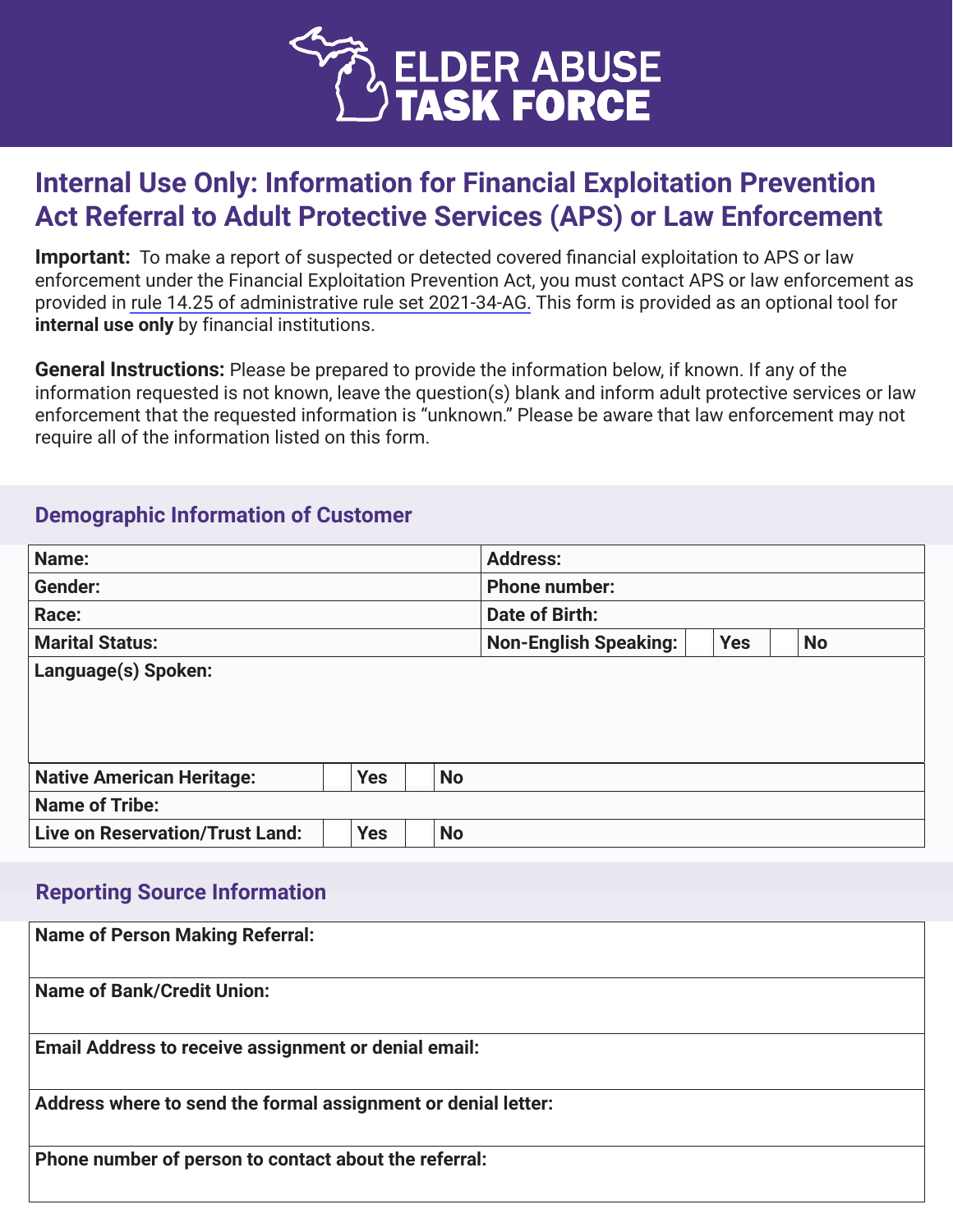### **Details of Suspected or Detected Covered Financial Exploitation**

| Why are you making the referral?                                                               |
|------------------------------------------------------------------------------------------------|
| Please include information on whether the situation is ongoing and how much money is involved. |
|                                                                                                |
|                                                                                                |
|                                                                                                |
|                                                                                                |
|                                                                                                |
|                                                                                                |
|                                                                                                |
|                                                                                                |
|                                                                                                |
| <b>Legal Representative Name</b>                                                               |
|                                                                                                |
|                                                                                                |
| <b>Representative Payee Name and Phone Number:</b>                                             |
|                                                                                                |
| Power of Attorney or Durable Power of Attorney Name and Phone Number:                          |

**Conservator Name and Phone Number:**

**Guardian Name and Phone Number:**

### **Housing Arrangements**

| <b>Yes</b>                                                                                 | <b>No</b> |  |  |  |  |  |  |
|--------------------------------------------------------------------------------------------|-----------|--|--|--|--|--|--|
| <b>Yes</b>                                                                                 | <b>No</b> |  |  |  |  |  |  |
| Provide name(s) and relationship of those living with the customer and caregiver (if any): |           |  |  |  |  |  |  |
|                                                                                            |           |  |  |  |  |  |  |
|                                                                                            |           |  |  |  |  |  |  |
|                                                                                            |           |  |  |  |  |  |  |
|                                                                                            |           |  |  |  |  |  |  |

### **Health Information**

| Do you know customer's health information?                                    | <b>Yes</b> | <b>No</b> |  |  |  |  |  |  |
|-------------------------------------------------------------------------------|------------|-----------|--|--|--|--|--|--|
| If Yes, provide any known diagnoses and primary or treating physician's name: |            |           |  |  |  |  |  |  |
|                                                                               |            |           |  |  |  |  |  |  |
|                                                                               |            |           |  |  |  |  |  |  |
|                                                                               |            |           |  |  |  |  |  |  |

### **Others Aware of Situation**

| Name:                            |  |
|----------------------------------|--|
| <b>Address:</b>                  |  |
| <b>Phone Number:</b>             |  |
| <b>Relationship to Customer:</b> |  |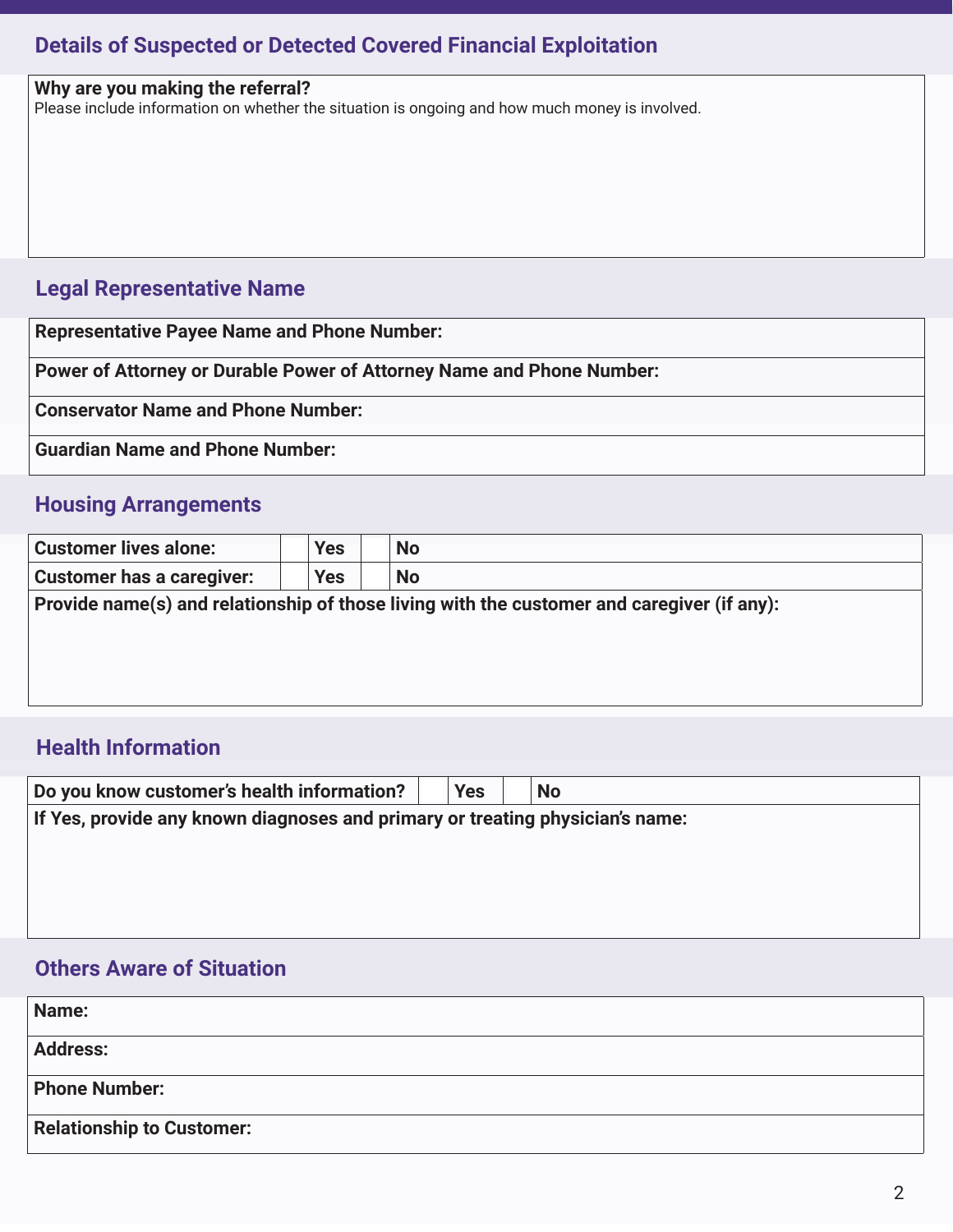### **Alleged Perpetrator**

| Name:                            |  |  |  |  |  |
|----------------------------------|--|--|--|--|--|
| <b>Address:</b>                  |  |  |  |  |  |
| <b>Phone Number:</b>             |  |  |  |  |  |
| <b>Relationship to Customer:</b> |  |  |  |  |  |

# **Reported Concerns to Another Agency** (include name or jurisdiction of agency)

| <b>Law Enforcement:</b>           |
|-----------------------------------|
| <b>Adult Protective Services:</b> |
| <b>Prosecutor:</b>                |

### **Safety Concerns with Customer**

| <b>Weapons in home:</b>                |
|----------------------------------------|
| People living with could be dangerous: |
| Pets to be aware of:                   |
| Other:                                 |

# **Centralized Intake (APS) Question for Financial Exploitation Referral**

## **Financial Exploitation**

| Does a caregiver or someone else control money without legal authority?                                                                                                                                                                                                                                                |                                                                        |                                                                                              | <b>Yes</b>               | <b>No</b> |  |
|------------------------------------------------------------------------------------------------------------------------------------------------------------------------------------------------------------------------------------------------------------------------------------------------------------------------|------------------------------------------------------------------------|----------------------------------------------------------------------------------------------|--------------------------|-----------|--|
| Is there any evidence of joint bank account unauthorized use?<br>Do you have any examples where a guardian or conservator is abusing their authority?                                                                                                                                                                  |                                                                        |                                                                                              | <b>Yes</b><br><b>Yes</b> | <b>No</b> |  |
|                                                                                                                                                                                                                                                                                                                        |                                                                        |                                                                                              |                          | <b>No</b> |  |
| Has there been recent purchase(s) that do not seem to benefit the person like:                                                                                                                                                                                                                                         |                                                                        |                                                                                              | <b>Yes</b>               | <b>No</b> |  |
| New vehicle but the victim does not drive.<br>New or missing credit cards.<br>$\bullet$<br>New mortgage or quitclaim deed.<br>Large ticket purchases that the victim does not or cannot use (time shares, tractor, recreational vehicles, memberships).<br><b>Examples of any of the following money transactions:</b> |                                                                        |                                                                                              |                          |           |  |
|                                                                                                                                                                                                                                                                                                                        | <b>Unusual banking activity.</b>                                       | ATM withdrawals by someone other than the victim.                                            |                          |           |  |
|                                                                                                                                                                                                                                                                                                                        | Pattern of online banking when victim<br>does not access the internet. | <b>Checks written for cash.</b>                                                              |                          |           |  |
|                                                                                                                                                                                                                                                                                                                        | Large/unusual cash withdrawals                                         | Withdrawals at unusual places (restaurants/bars<br>unfamiliar to the victim) or at a casino. |                          |           |  |